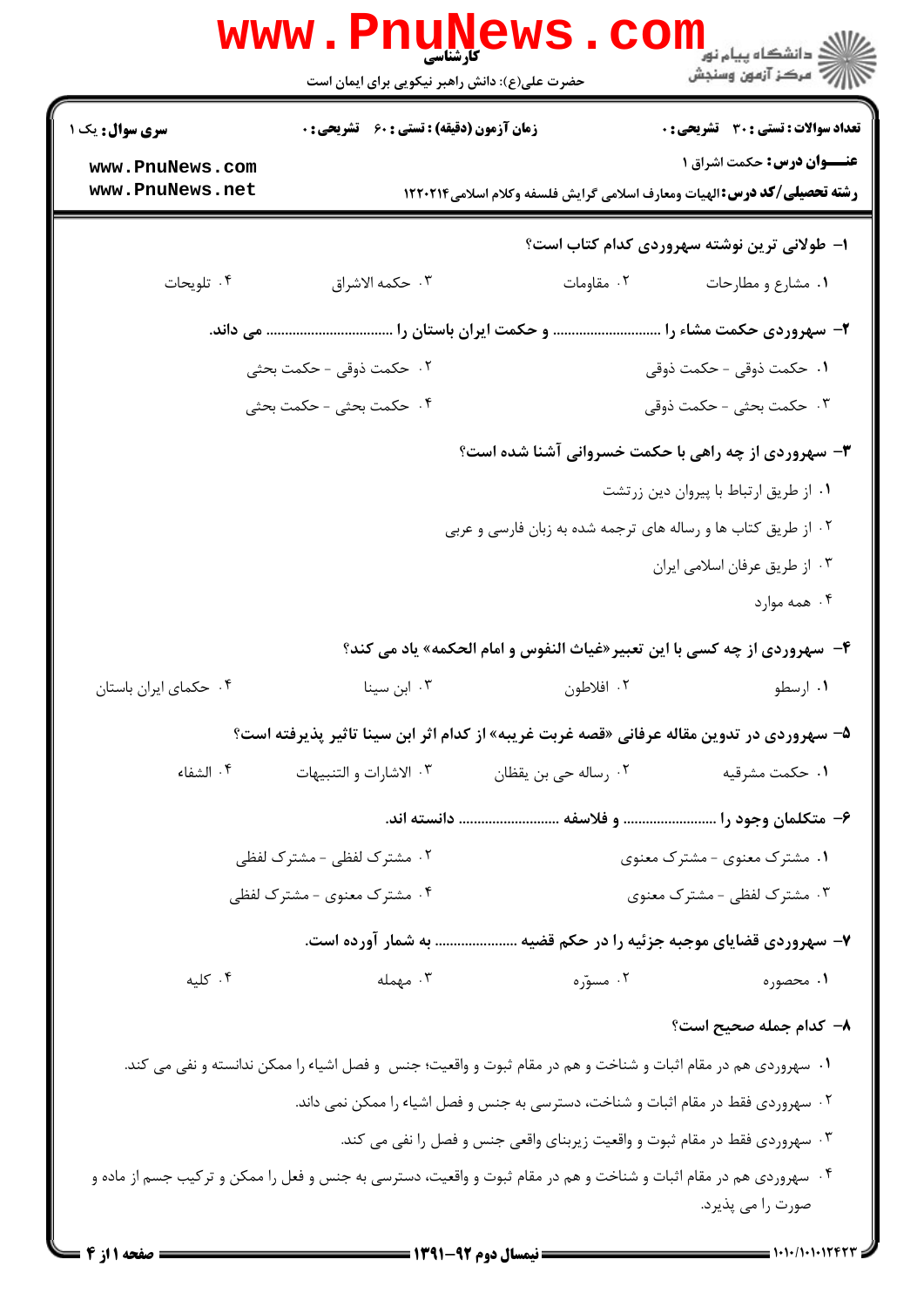|                                                   | حضرت علی(ع): دانش راهبر نیکویی برای ایمان است |                                                                | ري دانشڪاه پيام نور<br>الا = دانشڪاه پيام نور<br>الا = مرڪز آزمون وسنڊش                                              |
|---------------------------------------------------|-----------------------------------------------|----------------------------------------------------------------|----------------------------------------------------------------------------------------------------------------------|
| <b>سری سوال : ۱ یک</b>                            | زمان آزمون (دقیقه) : تستی : 60 ٪ تشریحی : 0   |                                                                | <b>تعداد سوالات : تستی : 30 ٪ تشریحی : 0</b>                                                                         |
| www.PnuNews.com<br>www.PnuNews.net                |                                               |                                                                | <b>عنـــوان درس:</b> حکمت اشراق ۱<br><b>رشته تحصیلی/کد درس:</b> الهیات ومعارف اسلامی گرایش فلسفه وکلام اسلامی۱۲۲۰۲۱۴ |
|                                                   |                                               |                                                                | ۹- در قرآن کریم واژه                                                                                                 |
|                                                   | ۰۲ نور و ظلمت همیشه جمع بکار رفته است.        |                                                                | ۰۱ نور و ظلمت همیشه مفرد بکار رفته است.                                                                              |
| ۰۴ نور همیشه مفرد و ظلمت همیشه جمع بکار رفته است  |                                               |                                                                | ۰۳ نور همیشه جمع و ظلمت همیشه مفرد بکار رفته است.                                                                    |
|                                                   |                                               |                                                                | ۱۰– سرچشمه همه انوار کدام است؟                                                                                       |
| ۰۴ همه موارد                                      | ۰۳ نورتقهار                                   | ۰۲ نور مقدّس                                                   | ٠١. نورالانوار                                                                                                       |
|                                                   |                                               |                                                                | 11- سهروردي «برزخ» را چگونه تعریف می کند؟                                                                            |
| ۰۴ عرضي قابل اشاره                                | ۰۳ جوهري قابل اشاره                           | ۰۲ عرض ذو ابعاد ثلاثه                                          | ۰۱ جوهر ذو ابعاد ثلاثه                                                                                               |
|                                                   |                                               |                                                                | <b>۱۲</b> - سهروردی اختلاف به نقص و کمال را در کدام مورد مطرح <u>نکرده است</u> ؟                                     |
|                                                   | ۰۲ اختلاف در کیفیات                           |                                                                | ۰۱ اختلاف اجسام در مقدار                                                                                             |
|                                                   | ۰۴ اختلاف در وجود                             |                                                                | ۰۳ اختلاف در ماهيت و ذات اشياء                                                                                       |
|                                                   |                                               |                                                                | ۱۳- کدامیک از ویژگی های (نور مجرد) <u>نمی باشد</u> ؟                                                                 |
| ۰۲ نور مجرد، ذات خود را درک می کند و خودآگاه است. |                                               | ٠١ نور مجرد قابل اشاره حسى نيست.                               |                                                                                                                      |
|                                                   | ۰۴ نور مجرد نور لغیره است.                    | ۰۳ نور مجرد، حیّ و زنده است.                                   |                                                                                                                      |
|                                                   |                                               |                                                                | ۱۴- سهروردی برای اثبات وجود نورالانوار از چه برهانی استفاده می کند؟                                                  |
| ۰۴ علیّت                                          | ۰۳ امکان و وجوب                               | ۰۲ صدّیقین                                                     | ۰۱ اشراقی                                                                                                            |
|                                                   |                                               |                                                                | ۱۵– در دیدگاه سهروردی (غنیّ مطلق) در کدام مورد مصداق دارد؟                                                           |
| ۰۴ ارباب اصنام                                    | ۰۳ نور اسفهبد انسانی                          | ۰۲ نورالانوار                                                  | ۰۱ نور اقرب                                                                                                          |
|                                                   |                                               |                                                                | ۱۶- ملاک نیاز به علت از منظر سهروردی کدام است؟                                                                       |
| ۰۴ نقص و فقر                                      | ۰۳ امکان                                      | ۰۲ حدوث ذاتی                                                   | ۰۱ حدوث زمانی                                                                                                        |
|                                                   |                                               |                                                                | ۱۷- کدام جمله نادرست است؟                                                                                            |
|                                                   |                                               |                                                                | ٠١ فيلسوفان لذت عقلي را از خداوند سلب مي نمايند.                                                                     |
|                                                   |                                               | ۰۲ ابن سینا درباره خدا به جای لذت از واژه بهجت استفاده می کند. |                                                                                                                      |
|                                                   |                                               |                                                                | ۰۳ عموم متکلمان، لذت را از خدا سلب نموده اند.                                                                        |
|                                                   |                                               |                                                                | ۰۴ سهروردي عشق و لذت را به نورالانوار نسبت مي دهد.                                                                   |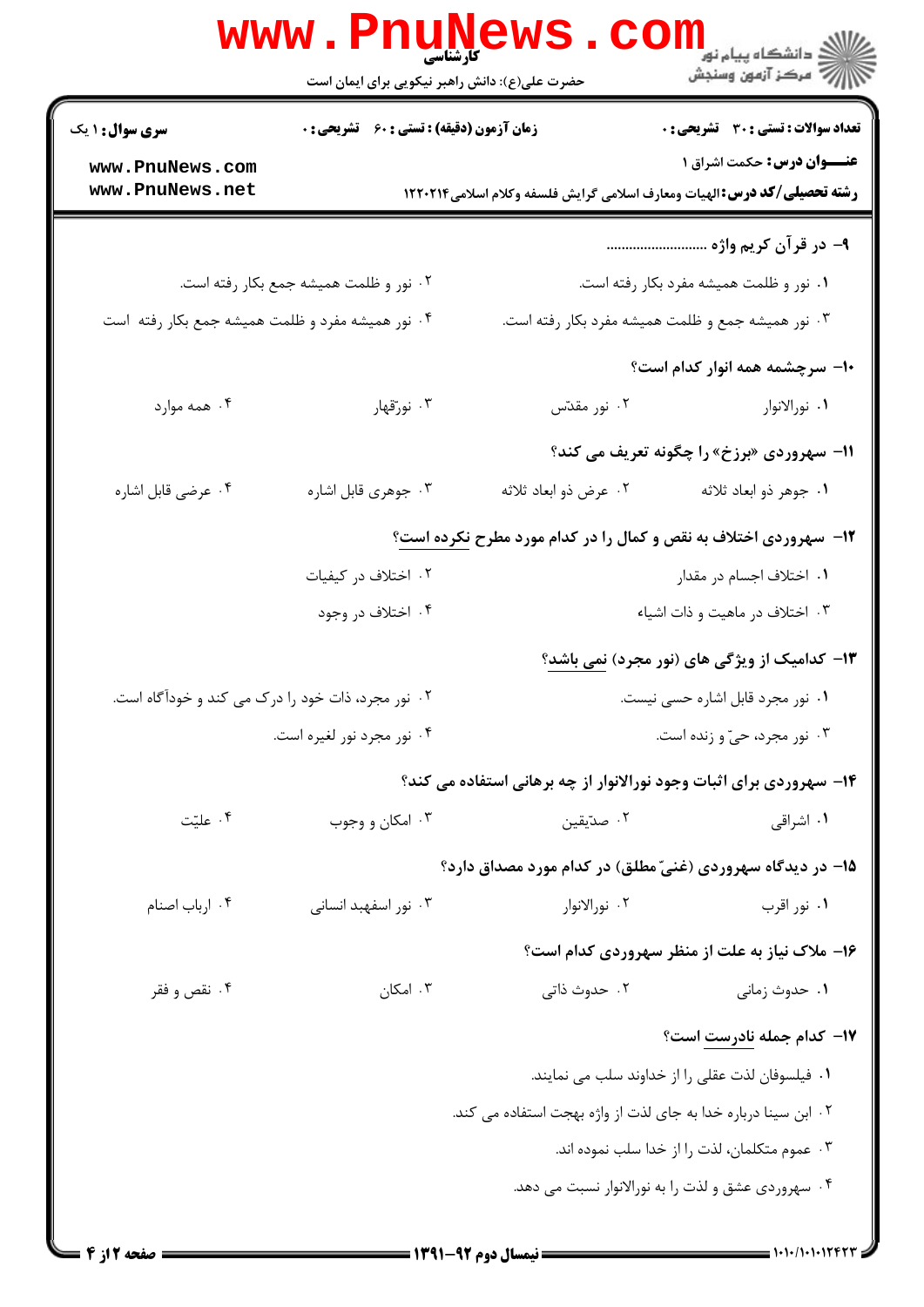|                                                                                     | <b>WWW.Pnunev</b><br>حضرت علی(ع): دانش راهبر نیکویی برای ایمان است                                              |                           | ڪ دانشڪاه پيا <sub>م</sub> نور<br><mark>√</mark> مرڪز آزمون وسنڊش                                                     |  |  |
|-------------------------------------------------------------------------------------|-----------------------------------------------------------------------------------------------------------------|---------------------------|-----------------------------------------------------------------------------------------------------------------------|--|--|
| <b>سری سوال : ۱ یک</b>                                                              | <b>زمان آزمون (دقیقه) : تستی : 60 ٪ تشریحی : 0</b>                                                              |                           | <b>تعداد سوالات : تستی : 30 ٪ تشریحی : 0</b>                                                                          |  |  |
| www.PnuNews.com<br>www.PnuNews.net                                                  |                                                                                                                 |                           | <b>عنـــوان درس:</b> حکمت اشراق ۱<br><b>رشته تحصیلی/کد درس: ا</b> لهیات ومعارف اسلامی گرایش فلسفه وکلام اسلامی1۲۲۰۲۱۴ |  |  |
|                                                                                     |                                                                                                                 |                           | ۱۸- کدام گزینه به نام های سلسله عرضی اشاره نمی کند؟                                                                   |  |  |
| ۰۴ اصول اعلون                                                                       | ۰۳ مُثَل غيبيه                                                                                                  | ۰۲ ارباب طلسمات           | ۰۱ ارباب انواع                                                                                                        |  |  |
|                                                                                     |                                                                                                                 |                           | ۱۹- از منظر قطب الدین شیرازی کدام یک جزء «عالم صورت» نمی باشد؟                                                        |  |  |
| ۰۴ عناصر                                                                            | ۰۳ افلاک                                                                                                        | ۰۲ مثل افلاطونی           | ۰۱ مثل معلقه                                                                                                          |  |  |
|                                                                                     |                                                                                                                 |                           | <b>۲۰</b> - نزد حکیمان پارسی، رب النوع آتش چه نام دارد؟                                                               |  |  |
| ۰۴ مرداد                                                                            | ۰۳ تیر                                                                                                          | ۰۲ خرداد                  | ۰۱ اردیبهشت                                                                                                           |  |  |
|                                                                                     | <b>۲۱</b> - سهروردی چه عنوان یا عناوینی درباره «جبرئیل» به کار برده است؟                                        |                           |                                                                                                                       |  |  |
| ۰۴ الف و ب                                                                          | ۰۳ هورخش                                                                                                        | ۰۲ روح القدس              | ۰۱ روان بخش                                                                                                           |  |  |
|                                                                                     |                                                                                                                 |                           | ۲۲- رب النوع زمین که ویژگی زنانه داشته و رتبه کدبانویی را داراست، چه نام دارد؟                                        |  |  |
| ۰۴ مرداد                                                                            | ۰۳ خرداد                                                                                                        | ۰۲ دئنا                   | ۰۱ اسفندارمذ                                                                                                          |  |  |
| ۲۳- تفسیر سهروردی از واژه قلب در آیه شریفه (نزل به الروح الامین علی قلبک) کدام است؟ |                                                                                                                 |                           |                                                                                                                       |  |  |
| ۰۱ مراد پاره گوشتی است که در سوی چپ آدمی در اندرون سینه آفریده شده است.             |                                                                                                                 |                           |                                                                                                                       |  |  |
|                                                                                     |                                                                                                                 |                           | ۰۲ مراد امری جسمانی است                                                                                               |  |  |
|                                                                                     |                                                                                                                 |                           | ۰۳ مراد نفس ناطقه است                                                                                                 |  |  |
|                                                                                     |                                                                                                                 |                           | ۰۴ مراد عضوی از اعضاء بدن است.                                                                                        |  |  |
|                                                                                     | <b>۲۴</b> - «نیرویی از نفس که وظیفه آن حفظ صورت هایی است که در حس مشترک جمع شده اند» وظیفه کدام یک از حواس باطن |                           | است؟                                                                                                                  |  |  |
| ۰۴ متوهمه                                                                           | ۰۳ متخیله                                                                                                       | ۰۲ مصوره                  | ۰۱ حس مشترک                                                                                                           |  |  |
|                                                                                     |                                                                                                                 |                           | ۲۵- از نظر سهروردی براساس نظام اشراقی؛ اتحاد میان انوار مجرد چگونه است؟                                               |  |  |
| ۰۴ همه موارد                                                                        | ۰۳ اتحاد جسمی                                                                                                   | ۰۲ اتحاد جرم <sub>ی</sub> | ۰۱ اتحاد عقلی                                                                                                         |  |  |
|                                                                                     | ۲۶- منظور سهروردی از کدخدای عالم کون و فساد و واسطه وجود یافتن عالم عناصر چیست؟                                 |                           |                                                                                                                       |  |  |
| ۰۴ نفس                                                                              | ۰۳ عقل فعال                                                                                                     | ۰۲ خداوند                 | ٠١ عقل اول                                                                                                            |  |  |
|                                                                                     |                                                                                                                 |                           |                                                                                                                       |  |  |
|                                                                                     |                                                                                                                 |                           |                                                                                                                       |  |  |
|                                                                                     |                                                                                                                 |                           |                                                                                                                       |  |  |